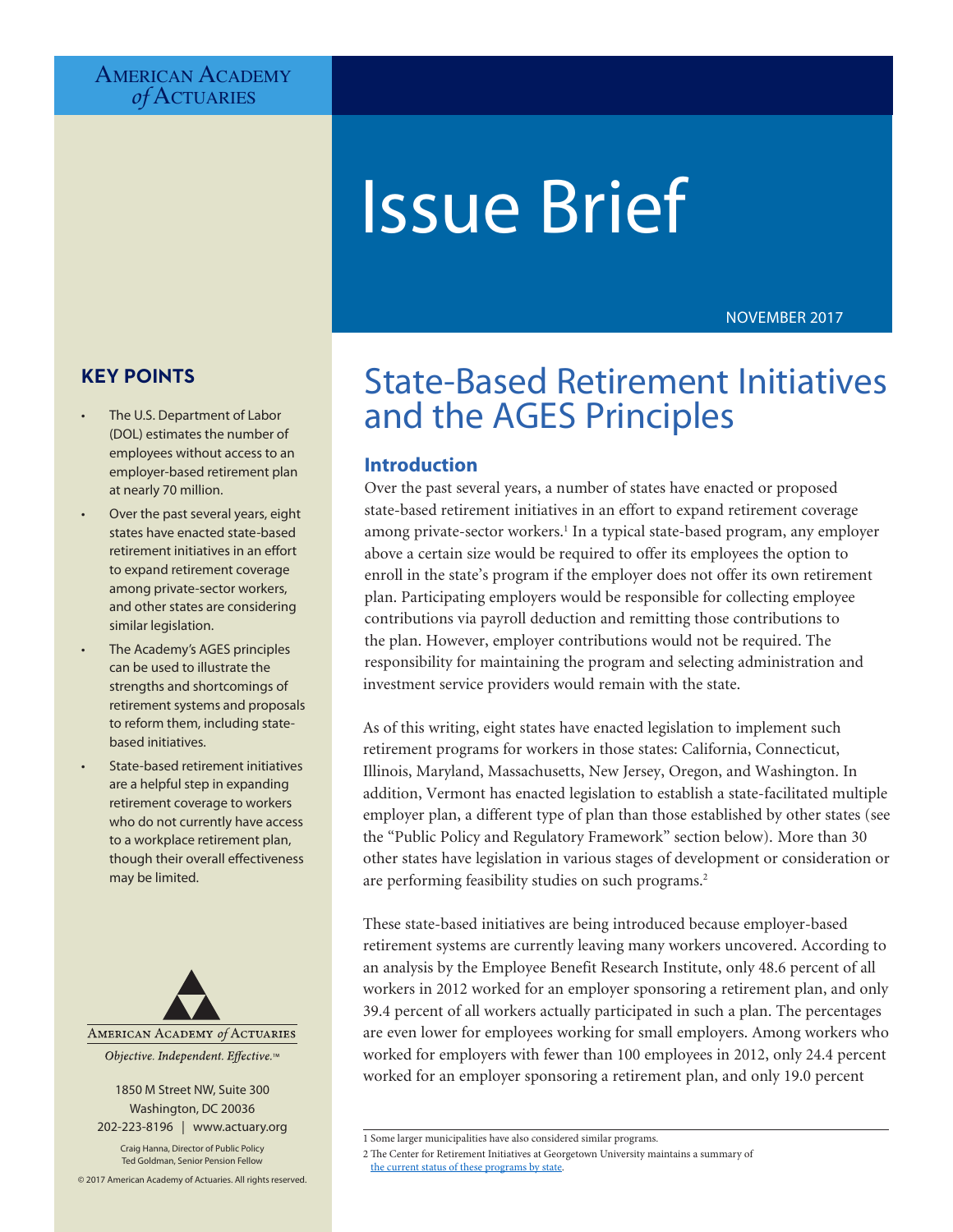participated in such a plan.<sup>3</sup> The U.S. Department of Labor (DOL) estimates the number of employees without access to an employer-based retirement plan at nearly 70 million.<sup>4</sup>

In addition to expanding retirement coverage among workers who might not have access to an employer-based retirement plan, state-based programs may be able to take advantage of economies of scale. Pooling together resources from employees working for many different employers may enable greater efficiency and result in lower administrative costs than a single individual or employer would be able to achieve on their own. Even greater efficiencies could potentially be achieved through a broader national program available across state lines. However, such a national program would require enactment of federal legislation and likely take longer to implement than a series of state-based initiatives.

This issue brief explores the public policy and regulatory framework that could apply to these state-based retirement initiatives. It also considers how these programs potentially align with the American Academy of Actuaries' Pension Practice Council's Retirement for the AGES<sup>5</sup> principles. The AGES principles enable an assessment of the strengths and shortcomings of retirement systems, and proposals to reform them, by focusing on the specific elements of Alignment, Governance, Efficiency, and Sustainability. The AGES principles do not address issues of availability and adequacy, which could remain a challenge for the state-based programs.

# **Public Policy and Regulatory Framework**

Many of the state-based initiatives that have been enacted thus far are structured as automatic individual retirement account (IRA) or Roth IRA<sup>6</sup> arrangements. From a tax perspective, such a program would be subject to the IRA rules. This would include the annual IRA contribution limits, which are generally lower than the limits that apply to employer-based defined contribution plans, as well as the tax treatment of IRA contributions, investment earnings, and distributions. Also, such a program would not be subject to the various tax qualification requirements that apply to employer-based plans, such as minimum participation requirements and nondiscrimination testing.

In August 2016, the DOL issued a final regulation that included requirements that such a statemandated automatic IRA would need to meet in order not to be considered an employee pension benefit plan subject to the Employee Retirement Income Security Act of 1974 (ERISA). The regulation limited the role of the employer in such a program, and would have enabled the employer to avoid the fiduciary and other requirements that apply to sponsors of ERISA plans. In December 2016, the DOL amended its final regulation to permit similar programs established by state subdivisions such as cities and counties. In February 2017, two joint resolutions were passed by the House of Representatives to repeal these DOL regulations. These two resolutions were passed by the Senate in March and May 2017, and the president signed them

**Members of the Retirement System Assessment and Policy Committee include: Eric Keener, MAAA, FSA, EA, FCA chairperson; Anne Button, MAAA, FSA, EA; Cynthia Levering, MAAA, ASA; Andrew Peterson, MAAA, FSA, EA, FCA; Andrea Sellars, MAAA, FSA; Mark Shemtob, MAAA, FSA, EA, FCA, MSPA; and Claire Wolkoff, MAAA, FSA, EA, FCA.**

<sup>3</sup> *[EBRI Databook on Employee Benefits](https://www.ebri.org/pdf/publications/books/databook/DB.Chapter%2006.pdf)*, Chapter 6: Employment-Based Retirement Plan Participation; Employee Benefit Research Institute; updated July 2014.

<sup>4 &</sup>quot;[State retirement initiatives get guidance from US Labor Department](https://www.dol.gov/opa/media/press/ebsa/EBSA20152218.htm)"; Employee Benefit Security Administration news release; Nov. 16, 2015. 5 *[Retirement for the AGES: Building Enduring Retirement-Income System](http://www.actuary.org/files/PPC-Forward_AGES-Monograph_01-16-14.pdf)s*; American Academy of Actuaries; January 2014. 6 Internal Revenue Service, "[Roth IRAs](https://www.irs.gov/retirement-plans/roth-iras)," accessed Nov. 29, 2017.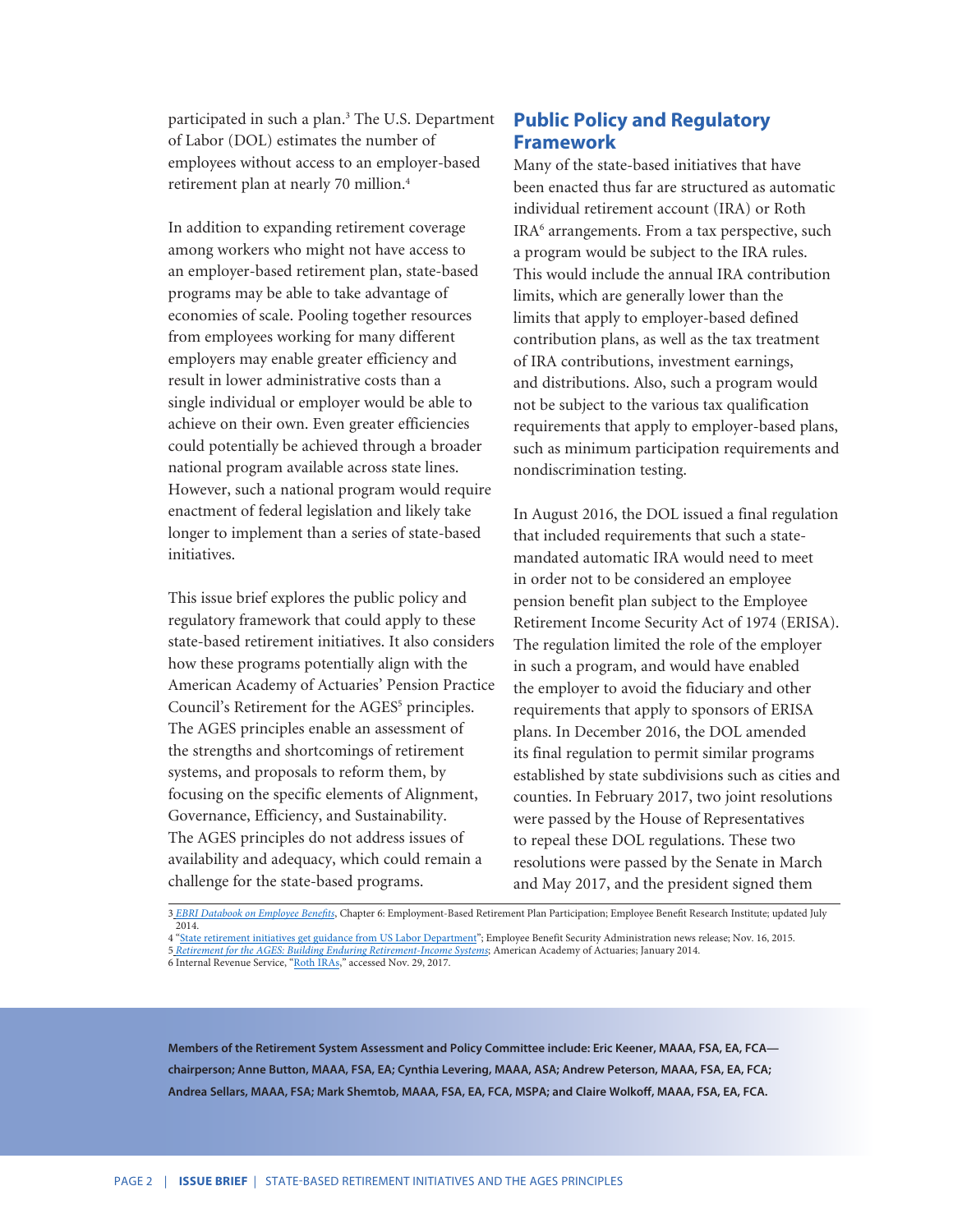into law. The resolutions were in response to concerns expressed by some employers, thirdparty administrators, and financial services groups. Some of the concerns expressed included potential compliance burdens resulting from state-by-state differences, selection of state programs over more favorable traditional qualified pension plans, and high fees relative to small balances.

In the absence of regulations, the status of the state-based programs remains unclear. While several states have indicated that they intend to move forward with the implementation of their programs, it is possible that these programs will face legal challenges on the basis that they should be subject to ERISA or other applicable federal regulation.

The DOL separately issued an interpretive bulletin in November 2015 that would assist states in helping employers establish ERISAcovered plans. For example, a state could establish: (i) a marketplace in which an employer would be able to select from among multiple, private retirement plan providers; (ii) a prototype plan that individual employers would be able to adopt; or (iii) a multiple-employer plan in which state-based employers would be able to participate. As of this writing, the interpretive bulletin is still in effect, and Vermont has enacted legislation to establish a state-facilitated multipleemployer plan.

In addition to Internal Revenue Service (IRS) and DOL regulations, individual states may establish additional requirements that apply to such programs. Because the specific proposals establishing state-based retirement programs vary from state to state, employers who operate in multiple states and do not offer their own retirement programs may need to coordinate with multiple sets of regulatory requirements.

Ensuring consistent requirements across states could require a federally regulated program, or, alternatively, states could collectively establish a preferred "best practice" set of requirements to encourage consistency as additional programs are implemented.<sup>7</sup>

## **State-Based Initiatives and the AGES Principles**

The American Academy of Actuaries' Pension Practice Council's Retirement for the AGES initiative focuses on the need to strengthen U.S. employer-based retirement systems to improve financial security for current and future retirees. Retirement for the AGES provides a framework based on four fundamental principles that address the needs of retirement plan stakeholders:

- **• A**lignment between stakeholders' roles and their competencies
- **• G**overnance that defines roles, reduces conflicts of interest, manages competing needs, and properly staffs retirement system boards
- **• E**fficiency in maximizing returns and minimizing costs and risks
- **• S**ustainability of the system, which is achieved through appropriate cost allocation and protection from extraordinary market gyrations and inflation

The AGES principles can be used to illustrate the strengths and shortcomings of retirement systems and proposals to reform them, such as the statebased initiatives discussed in this issue brief.

7 A similar approach has worked successfully in the state regulation of insurance. The National Association of Insurance Commissioners (NAIC) develops model regulations in order to encourage consistency, and individual states can choose to adopt these model regulations, with or without modification.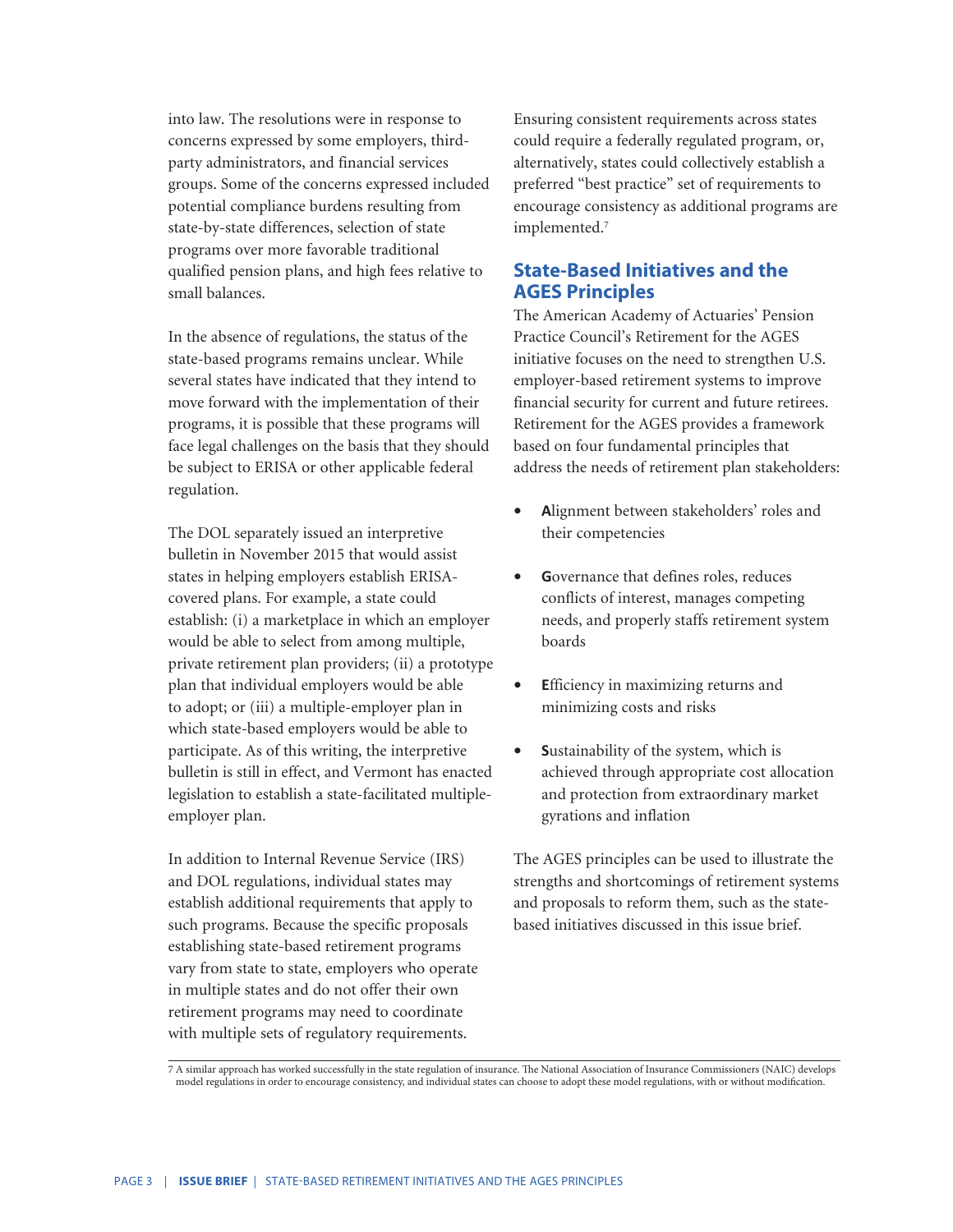#### **Alignment**

With regard to alignment, the state-based retirement initiatives can be consistent with the AGES principles by requiring that employers perform only those roles for which they are wellsuited, such as the distribution of information on the program and withholding and transmitting employee contributions via payroll deduction. From an employee's perspective, features such as automatic enrollment can encourage employee participation. Defined contribution-based programs require robust communication and guidance to make individuals aware of how much they need to save for a secure retirement. As a result, alignment could be further improved by ensuring adequate employee education regarding savings levels and investment risk, as well as allowing employer contributions.

#### **Governance**

From a governance perspective, the statebased initiatives can be structured so that a qualified board of trustees has clear, welldefined responsibilities such as selecting investment managers and other service providers, and includes representation from various stakeholders. This would align well with the AGES principles. However, the effectiveness of a governance process may not become fully clear until a particular state-based program is fully implemented. Thus, the extent to which the statebased initiatives meet the governance objectives of the AGES principles will likely emerge over time.

#### **Efficiency**

As state-based programs pool together resources from many individuals working for many different employers, they offer the potential for greater efficiency and lower administrative costs than a single individual or employer would be able to achieve on their own. Professional asset management may also produce better investment results than individually managed accounts. However, some initial state support may be required to cover both start-up costs and a portion of ongoing administrative costs until the

plan reaches sufficient size to be self-supporting. In addition, like other defined contributionbased retirement programs, the employee bears investment and longevity risks, resulting in unpredictable retirement income. The opportunity to pool investment and longevity risks (such as through lifetime income options, as discussed further below) would further improve efficiency.

#### **Sustainability**

The sustainability of state-based initiatives is supported by features such as mandatory coverage of employees whose employers do not offer a retirement program, automatic enrollment, and guidelines for selection of investment managers and other service providers. Limitations on the liability of both employers and the state may also increase the willingness of stakeholders to participate in the system. However, the defined contribution nature of the program limits the ability of individual employees to deal with market shocks, which ultimately impacts their retirement income. Employees could also be adversely impacted by administrative expenses if accumulated balances are small and expenses represent a large percentage of those balances. The adequacy of the retirement income provided by these programs could be strengthened by enabling and encouraging employer contributions.

In summary, these state-based initiatives can show promise in meeting the AGES principles by expanding coverage and providing access to a retirement program that can offer both good governance and cost efficiency. However, there are areas in which the alignment with the AGES principles can potentially be improved. Offering options that generate lifetime income at the stage when benefits are made available would greatly enhance the value of these initiatives. For example, workers may be better able to withstand market shocks and achieve more predictable retirement income through a degree of risk pooling or structured withdrawal programs.